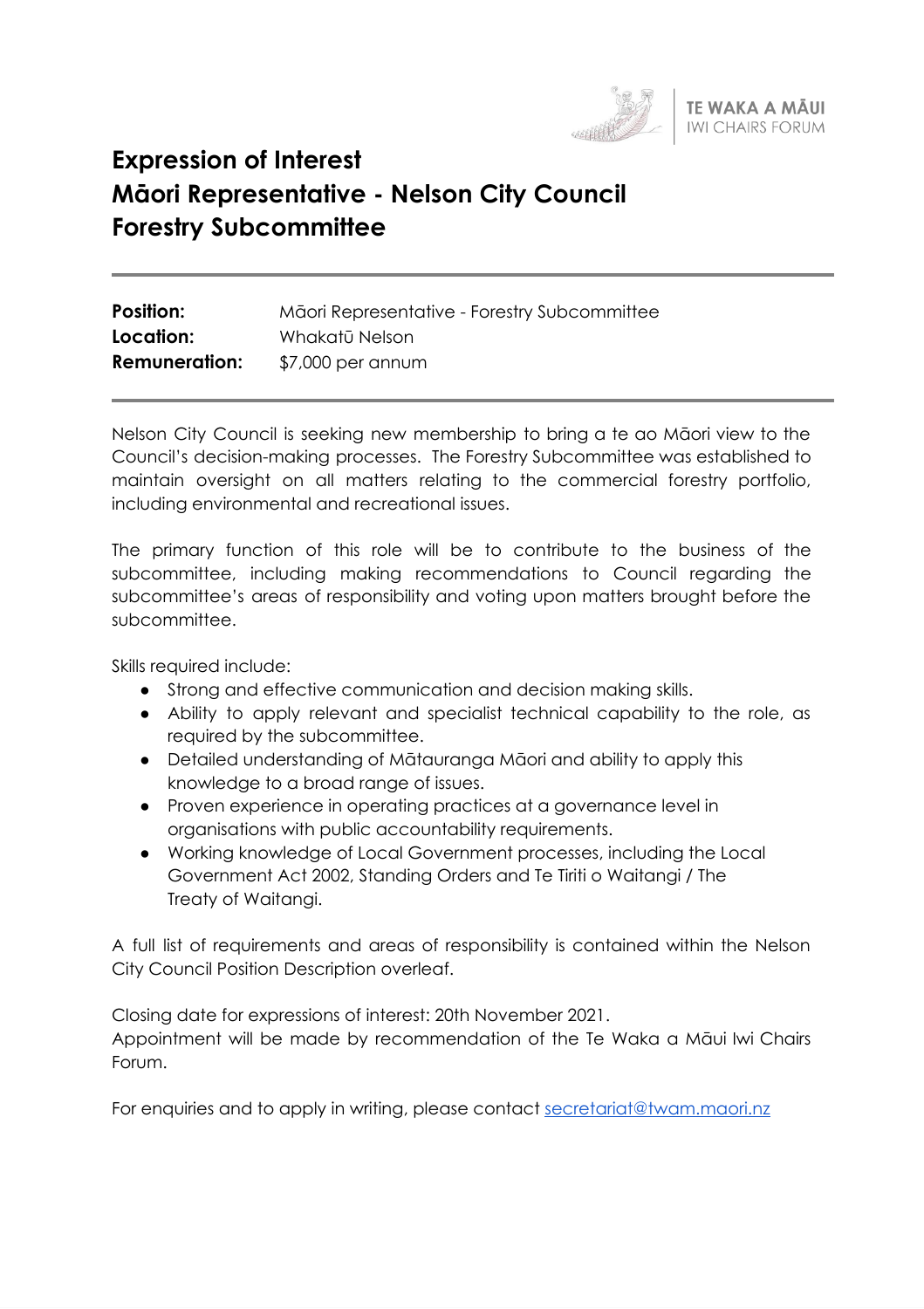# **NELSON CITY COUNCIL**

# **MĀORI REPRESENTATIVE POSITION DESCRIPTION**

# **Forestry Subcommittee**

| <b>Position Title</b> | Māori Representative - Forestry Subcommittee                                                                                                                                                                                                                                                                                                             |
|-----------------------|----------------------------------------------------------------------------------------------------------------------------------------------------------------------------------------------------------------------------------------------------------------------------------------------------------------------------------------------------------|
| Date Created          | May 2021                                                                                                                                                                                                                                                                                                                                                 |
| Remuneration          | \$7,000 per annum                                                                                                                                                                                                                                                                                                                                        |
| <b>Responsible to</b> | Forestry Subcommittee Chair and the Mayor                                                                                                                                                                                                                                                                                                                |
| Accountability        | Appointed members are subject to the Nelson City<br>Council Members' Code of Conduct.<br>All interests should be declared at least annually and as<br>soon as possible following any changes, following the<br>requirements of the Local Authorities (Members'<br>Interests) Act 1968 and Accounting Standard PBE IPSAS<br>20 Related Party Disclosures. |
| Location              | Whakatū Nelson                                                                                                                                                                                                                                                                                                                                           |

#### **Background**

The purpose of the Forestry Subcommittee is to:

- Maintain oversight (i.e. ensure that works are being undertaken in line with sound management practices) on all matters relating to the commercial forestry operational portfolio including environmental and recreational issues;
- Focus on effective management of forestry in conjunction with governance oversight; and
- To recommend decisions relating to the forestry activity to Council.

#### **Primary Function**

- The Māori Representative will contribute to the business of the subcommittee and will have voting powers on matters brought to the subcommittee.
- Actively participate in the business of the subcommittee, which includes making recommendations to Council regarding the subcommittee's Areas of Responsibility.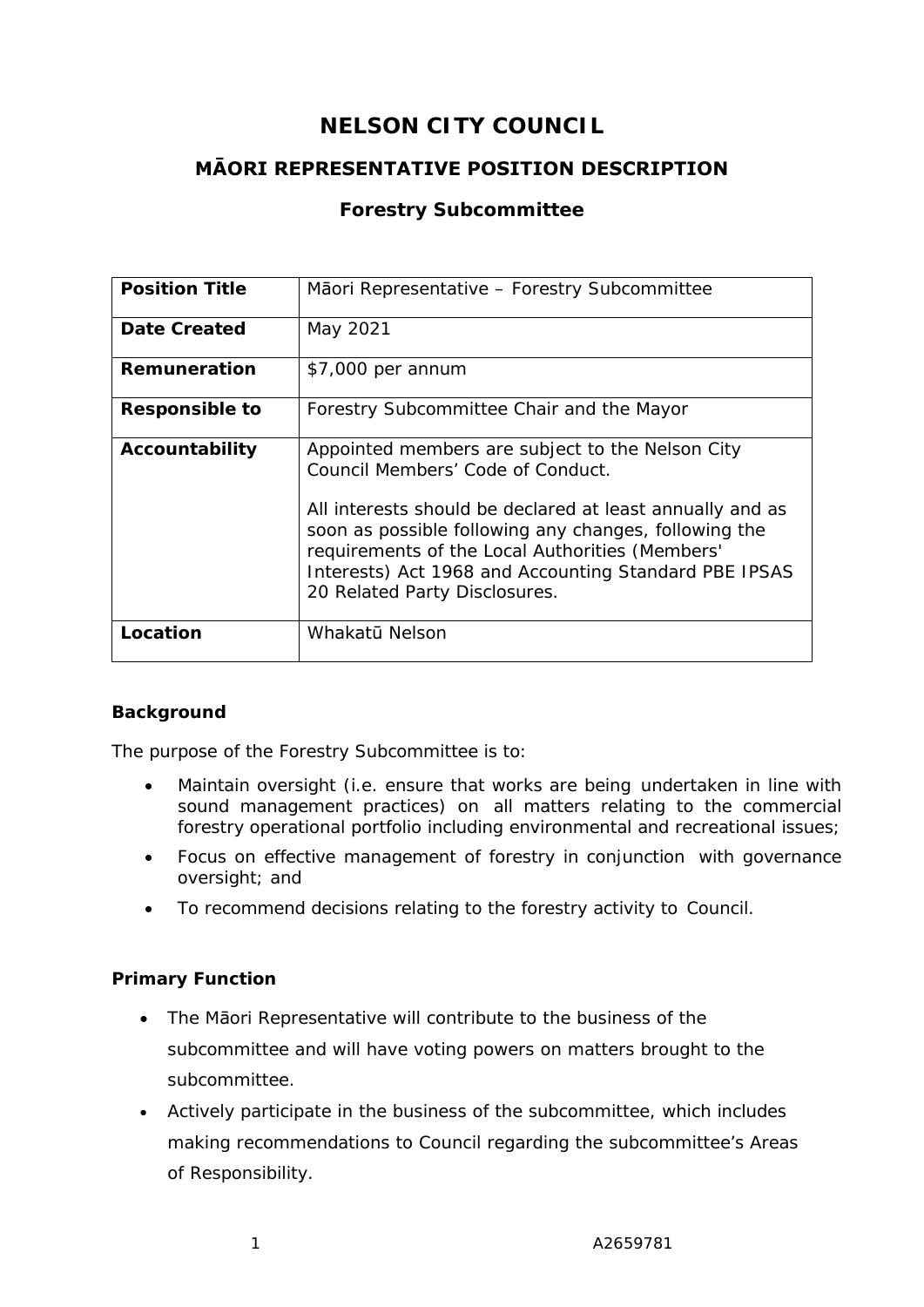### **Areas of Responsibility**

• All matters relating to the commercial forestry operational portfolio including environmental and recreational issues

#### **Forestry Subcommittee Powers to Decide**

In accordance with Council's Annual Plan and Long Term Plan:

- Approval of forestry and harvesting management strategy and plans
- Approval of the engagement of contractors/consultants and forestry tenders

#### **Forestry Subcommittee Powers to Recommend to Council**

Any actions relating to the oversight of all matters relating to the commercial forestry portfolio, falling outside the powers to decide, including:

- Approval of forestry related budgets; and
- Any other matters relating to continuing commercial forestry operations.

#### **Advocacy Requirements**

- Bringing a te ao Māori view to Council's decision-making processes;
- Balancing the need to advocate for specific interests against the needs of the wider community;
- Listening to the concerns of local residents and ratepayers on issues pertaining to the subcommittee;
- Maintaining contact with community representatives and other local stakeholders;
- Participating as required in any relevant informal community engagement with the local community and/or other organisations.
- To actively participate in Council seminars and events where active participation would support the purpose of the subcommittee.

#### **Skills Requirements**

• Strong and effective communication skills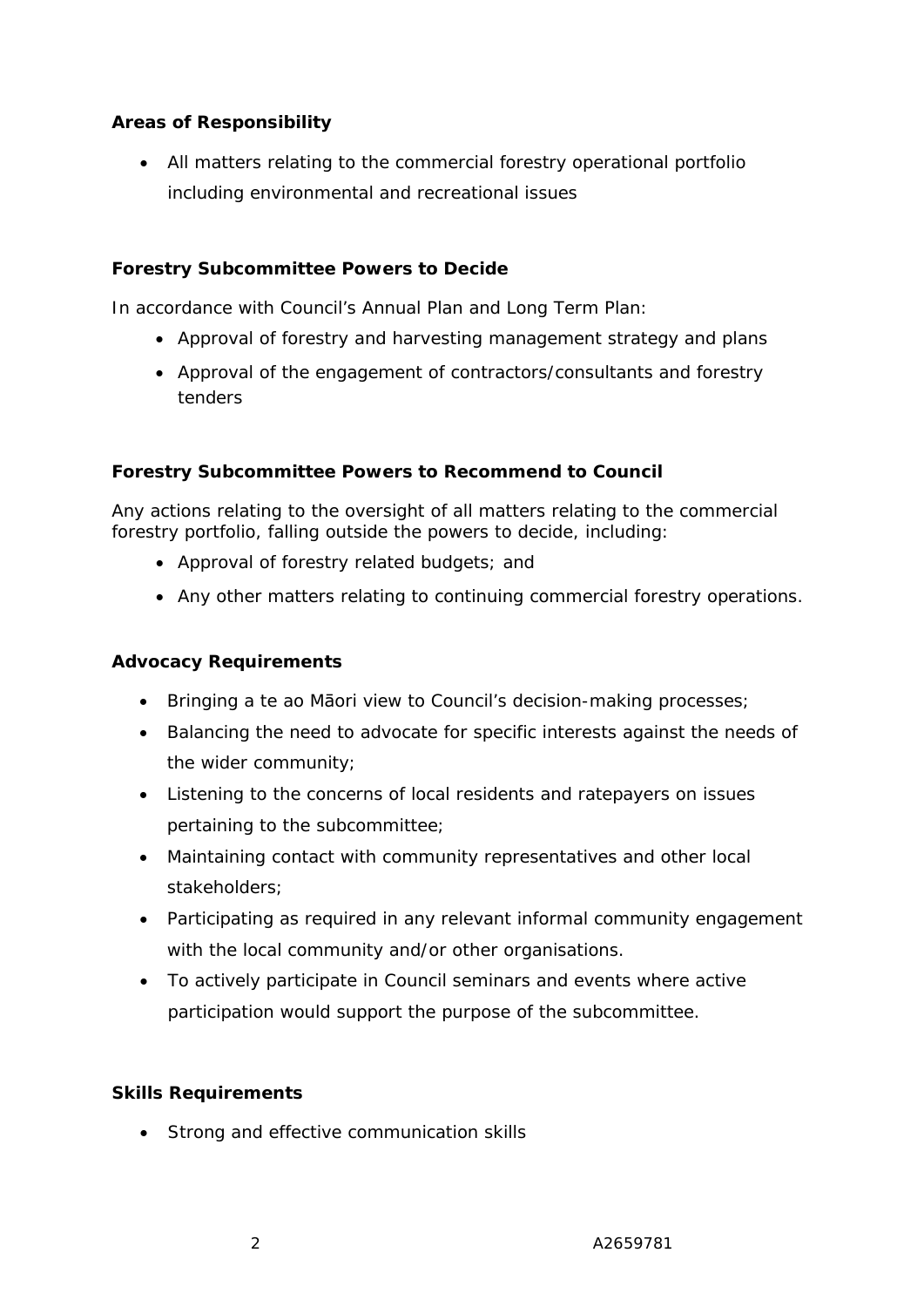- Competence and understanding of Council's needs relating to committee or subcommittee requirements
- Competence and understanding of the issues and risks facing the Council
- Ability to apply relevant and specialist technical capability to the role required by the subcommittee
- Ability to engage in effective relationships with the Council, Committee and Subcommittee on an ongoing basis over the term of the contract
- Proven experience in operating practices at a governance level in organisations with public accountability requirements, including those outlined in 'Governance requirements' below

#### **Specialist Skills Requirements**

- Detailed understanding of Mātauranga Māori and ability to apply this knowledge to a broad range of issues;
- Strong oral communication/debating skills and active listening skills;
- Sound decision-making skills;
- Ability to engage with the Mayor and subcommittee Chair and members;
- Working knowledge of Local Government processes including the Local Government Act 2002, Standing Orders and Te Tiriti o Waitangi / The Treaty of Waitangi<sup>1</sup>;
- Ability to deal with imperfect information, complex issues or ambiguity;
- Skills and experience which are directly relevant to the delegations of the subcommittee to which the appointment has been made including:
	- o Working knowledge of commercial, financial and legal matters with a focus on property
	- o Ability to think strategically around complex matters within the Subcommittee delegation.

# **Governance Requirements**

• Understanding and supporting principles of good governance in the subcommittee's decision-making processes;

<sup>&</sup>lt;sup>1</sup> Although the Treaty is between Māori and the Crown, the Crown has made certain requirements to local government to meet its Treaty obligations through the Local Government Act 2002, and the Resource Management Act 1991.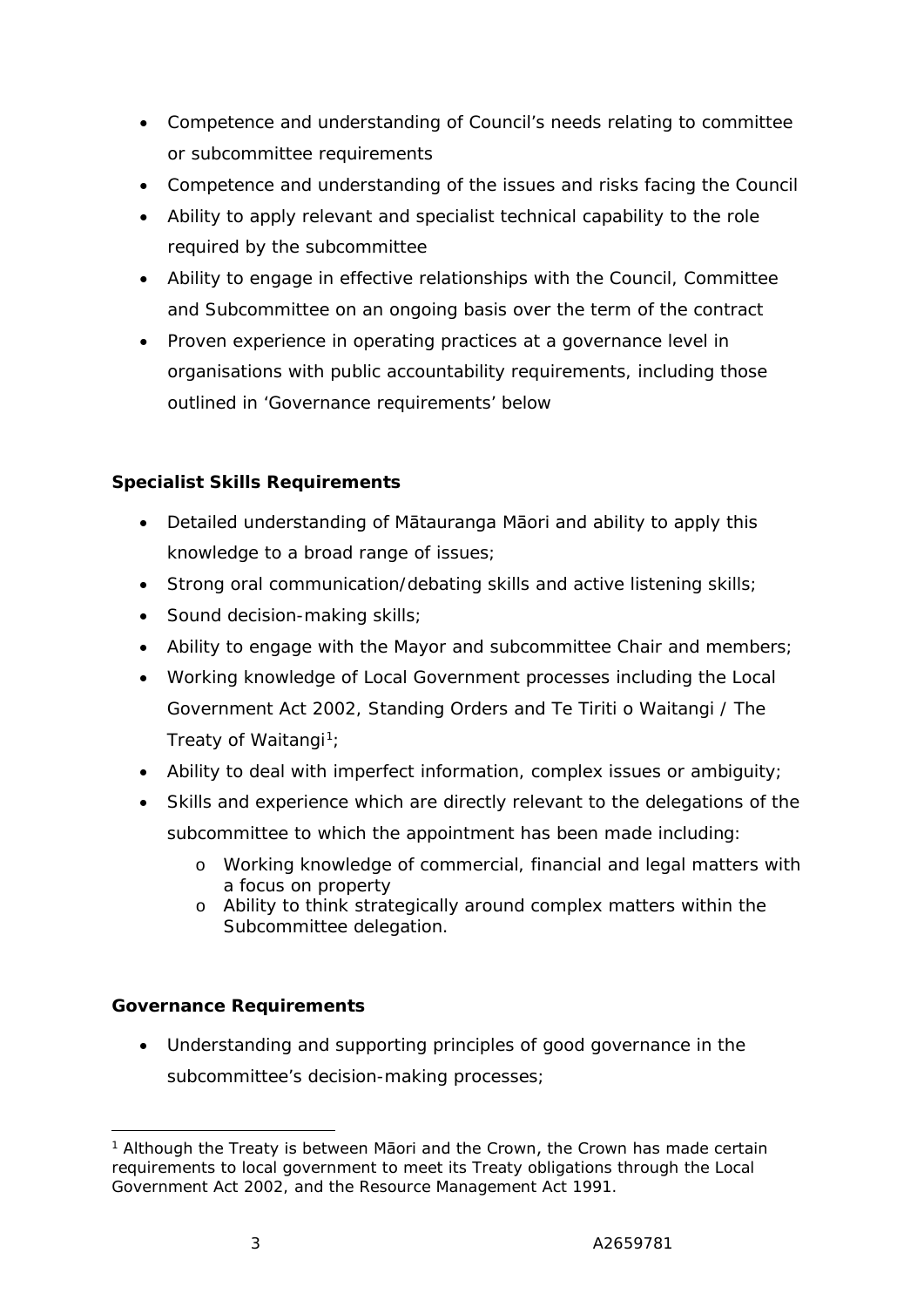- Balancing the need to advocate for specific interests against the needs of the wider community
- A commitment to promoting the long-term effectiveness of the committee or subcommittee and the Council
- Understanding and respecting the differing roles of Mayor, Deputy Mayor, Committee and Subcommittee Chairs and Councillors;
- Recognising that the governance role does not extend to operational matters or to the management of any implementation;
- Having a good understanding of the Council processes set out in the Standing Orders that determine how Council meetings are run;
- Developing and maintaining a working knowledge of Council services, management processes, and the powers, duties and constraints that fall under the subcommittee's delegated areas of responsibility;
- Ensuring familiarity with agendas and other Council reports before committee meetings;
- Being familiar with the statutory requirements of an external committee member including appropriate recordkeeping in accordance with the Public Records Act 2005 and the Local Government Official Information and Meetings Act 1987;
- Compliance with the Nelson City Council Code of Conduct adopted by the Council
- Identifying, being aware of and declaring as soon as they arise any potential personal conflicts of interest, whether of a pecuniary or nonpecuniary nature;
- Being aware of the need to maintain confidentiality of matters discussed by the subcommittee;

# **Functional Relationships**

- Subcommittee Chair
- Nelson Mayor
- Subcommittee members
- Chief Executive and Senior Leadership Team
- Kaihautū, Manager Māori Partnerships
- Manager Governance and Support Services